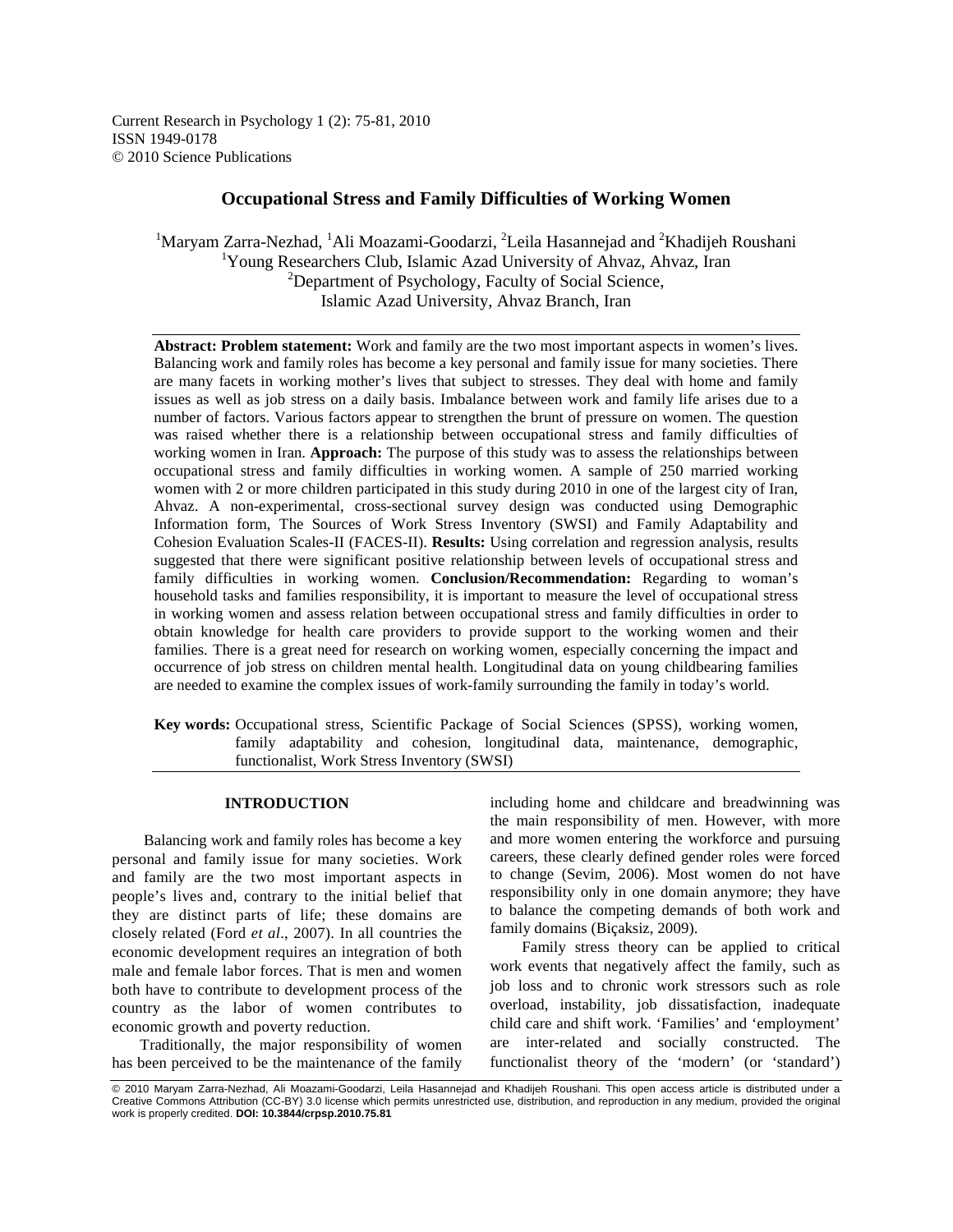family was a key element of the 'orthodox consensus' (Giddens and Dallmayr, 1982; Cheal, 1991) that emerged in sociology after the Second World War and persisted until the1970s and even the 1980s. This model viewed the family as an institution that fulfilled universal prerequisites for the survival of human societies. The smooth functioning of societies depended on the proper articulation of the interdependent parts. Therefore change in societies, will go along with change in families in order to meet new needs (Crompton, 2006).

Previous findings (Allen, 2001; Dikkers *et al*., 2007; Thompson *et al*., 2004; Grandey *et al*., 2007; Lapierre *et al*., 2008) have indicated that employees working in an environment perceived as more familyfriendly reported less work-family conflict (Ahmad and Omar, 2010) .

 Stress refers to the generalized, patterned, unconscious mobilization of the body's natural ability (Yahaya *et al*., 2009). Stress at study is a growing problem for all workers, including women. Furthermore, in women levels of stress-related illness are nearly twice as high as for men (Abdullah *et al*., 2008).

Occupational stress defined as the harmful physical and emotional responses that occur when the requirement of the job do not match the capabilities, resources or needs of the worker (AL-Hussami, 2008). From that definition, Occupational stress is chronic conditions caused by situation in the workplace that mat negatively affect an individual's job performance and their overall wellbeing (Yahaya *et al*., 2009).

Many job conditions caused stress among women. These job conditions include little control over work; role ambiguity and conflict; poor relationships with coworkers and supervisors; heavy workload demands; job insecurity and work that are narrow, repetitive and monotonous. Work and family balance issues, also can be stressors for women in the workplace. On the other hand job stress has been linked with depression, musculoskeletal disorders, cardiovascular disease and burnout (Abdullah *et al*., 2008).

 There are many facets in working mother's lives that subject to stresses. They deal with home and family issues as well as job stress on a daily basis. Imbalance between work and family life arises due to a number of factors. Various factors appear to strengthen the brunt of pressure on women. Frequently household duty involves protecting family members: children, the sick and the elderly. Even where men play role in the caring function, usually it is the woman who is the initial career, although she may suffer additional health risks. 'Work-family spillover' is result of the performing

multiple roles and this will be accused when the demands from family and home life, interfere with women's ability to perform effectively in the workplace. Having to juggle multiple roles and effect of the pressures from work on one's attitude and behavior within the family also may lead to 'work-family spillover' (Younkin, 2010).

 Because of difficult situation cased by occupational stress, there are many mothers that would like nothing more than to give up work and spend their time raising their family as best they can. However, financial problems can create a real obstacle here and many mothers find themselves having to go back to work in order to help maintain the family budget. For single mothers in particular, a return to work after having a child is often a necessity. There are a number of problems that working mothers can face: Difficulties with finances, Getting to spend time with the kids, Keeping on top of the housework, Dealing with sickness, Quality time for yourself, Personal illness and stress.

 Several researches have indicated that work-family difficulties can make negative influence for individual mentality and physiology. Studies have shown that, compared with their male counterparts, women report higher level of stress in work/family conflicts, gender barriers and career development. Zhang (2010) studied the sources of work stress among women academics in research universities of China. Based on the results of her study, firstly, women academics perceived the demands for career development as highly stressful. The main career challenges for them include the need for renewing knowledge, lack of research productivity and slow career progress. Secondly, gender related barriers increased pressure on women academics. Finally, women academics experienced more difficulties in fulfilling both academic work and family roles. The main conflict situations pertained to "performing both work and family roles very well," "children's education and future" and "lack of time to satisfy personal interests and hobbies."

 In another study Ugwu (2010) investigated the multiple role stress sandwich generation female employees experience both at home and at the workplace and how they cope with such stress. 147 sandwich generation women participated in his study. Results showed that sandwich generation women that receive care giving supports either from their husbands or from house-helps experience less stress than their counterparts without such care giving supports and sandwich generation women who cared for the sick aged parents experience more stress than their counterparts who care for healthy aged parents. Sandwich generation female employees who provide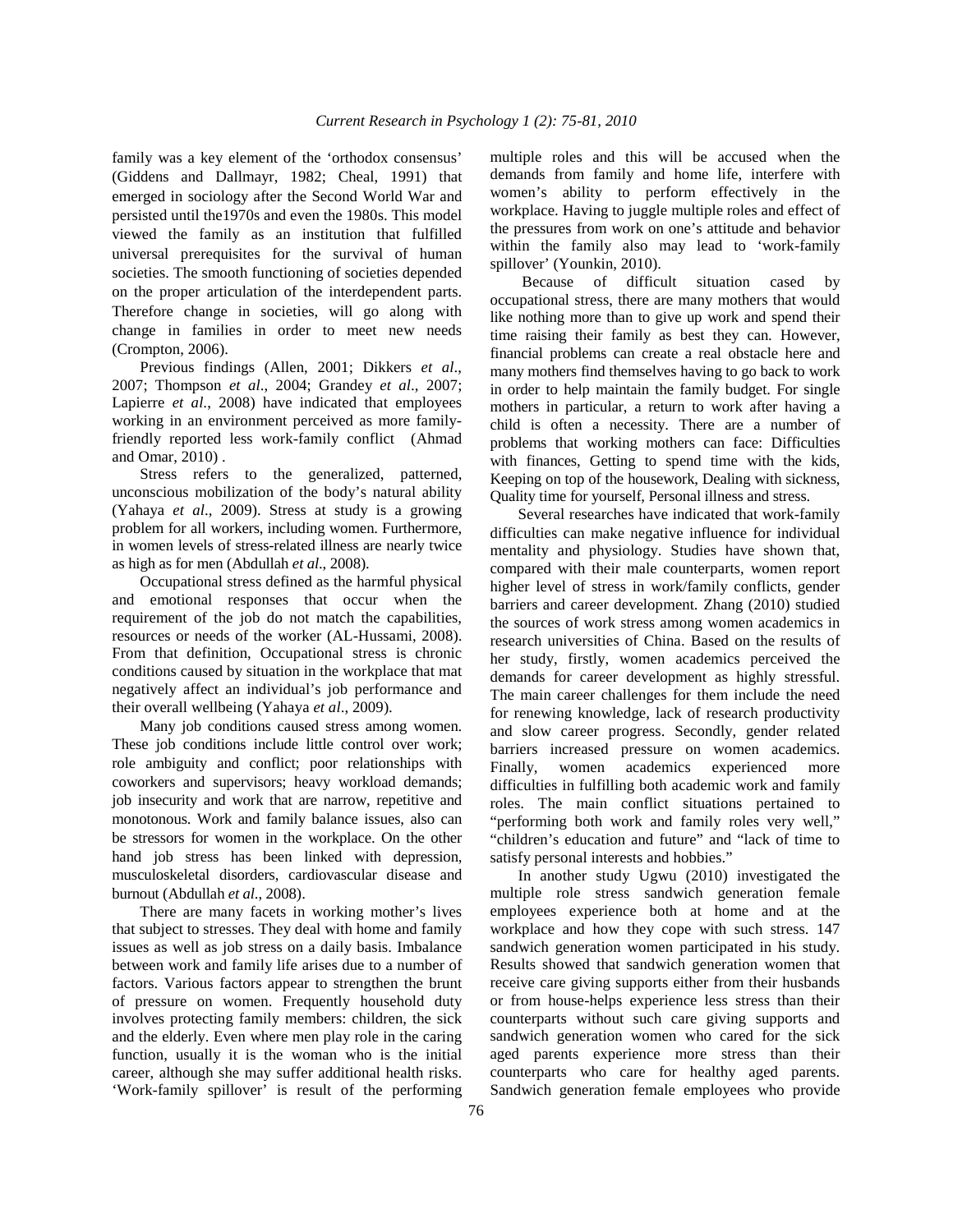care giving services to large families did not differ from their counterparts in the normal family size on measures of multiple role stress.

 Another study conducted by Fang *et al*. (2009) examined 121 Chinese professional women on workfamily conflict and their stressors. The result showed that professional women's self-role perceived and social-role perceived have conflicts; education, incoming ratio, professional experience can influence the stress; domesticity satisfaction, family activity, spouse stress, work devotion and work load are stressors of professional women' s work-family conflict.

 Similarly, Abdullah *et al*. (2008) assessed occupational stress, social and family difficulties and job contentment of working women in Bangladesh. The study contained the information and situation on working women, the hazards and occupational strains they face at work and in family life in many developed and developing countries including Bangladesh. Besides, this study has also tried to illustrate where the difficulties are and how far these for working women can be solved by giving them emotional sustenance, voicing against the long standing harassment of women and advocating equality for them.

 Lu (2007) also examined the impact of workfamily conflict and the effects of organizational support on working women in Taiwan. 441 women (aged between 15 and 64 years) in paid employment working in three public universities in northern Taiwan formed the sample population for this research. The findings showed that work-family conflict was strongly linked with lower job and family satisfaction, greater stress and more severe physical ailments. Implementing familyfriendly policies and creating a supportive work environment can help working women to manage their work-family conflict and improve their health outcomes.

 While much research has been conducted on the occupational stress in men, little research has examined the occupational stress in working mothers and the effect of these stresses on their families. The current study mainly aims at demonstrating job situation for working women and, stresses and difficulties that women experience. It also tries to imply how to resolve occupational stresses by promoting effective management practices, improving interpersonal relations at both profession and home that concern working women.

 This study has the potential to provide insight needed by healthcare providers, employers of companies/firms and organizational psychologists to decrease occupational stress of working women and prevent family difficulties caused by those stresses. The main research question is whether there is correlation between occupational stress and family difficulties in working women. To answer this question, the following hypotheses are proposed:

- Hypotheses 1: A significant positive relationship will exist between occupational stress and Family difficulties in working women.
- Hypotheses 2: A significant multiple relationships will exist between sources of stress and family difficulties in working women.
- Hypotheses 3: Work/Home interface (a Sources of Work Stress Scale) is best predictor for Family difficulties in working women.

 In the present study the term occupational stress defined as a disorder associated with a job or work. The anxiety may be expressed in the form of extreme tension and anxiety and the development of physical symptoms such as headache or cramps, also called occupational neurosis (Mosby, 2009). This is caused by worry or anxiety at work when a person feels that the demands and pressures of their job are more than they can handle. Stress at work can cause major damage to one's health and overall lifestyle and it is an area that should not be ignored. Family difficulties are miss interaction with family members that involve physical, emotional and psychological problems. Working mothers, as a label, refers to women who are mothers and who work outside the home for income in addition to the work they perform at home in raising their children.

#### **MATERIALS AND METHODS**

 The long range goal of this research was to increase the evidence base in the area of working mothers and to provide health care providers information that will enable the development of more effective services to address issues occurring in families of working mothers. The specific purpose of this study was to gain insight regarding the perceptions of working mothers and family difficulties held by occupational stress and the relationships of occupational stress and family difficulties. A nonexperimental, cross-sectional survey design allowed exploration of these topics in a sample of working mothers of more than one child. The research population is the working mothers of one of the largest city of Iran, Ahvaz. Studied sample was obtained through random sampling. 250 married working mothers with 2 or more children participated in this study. The majority of participations were within the age range of 23-49 in 2010. In order to collect the data, each working mother was given the Demographic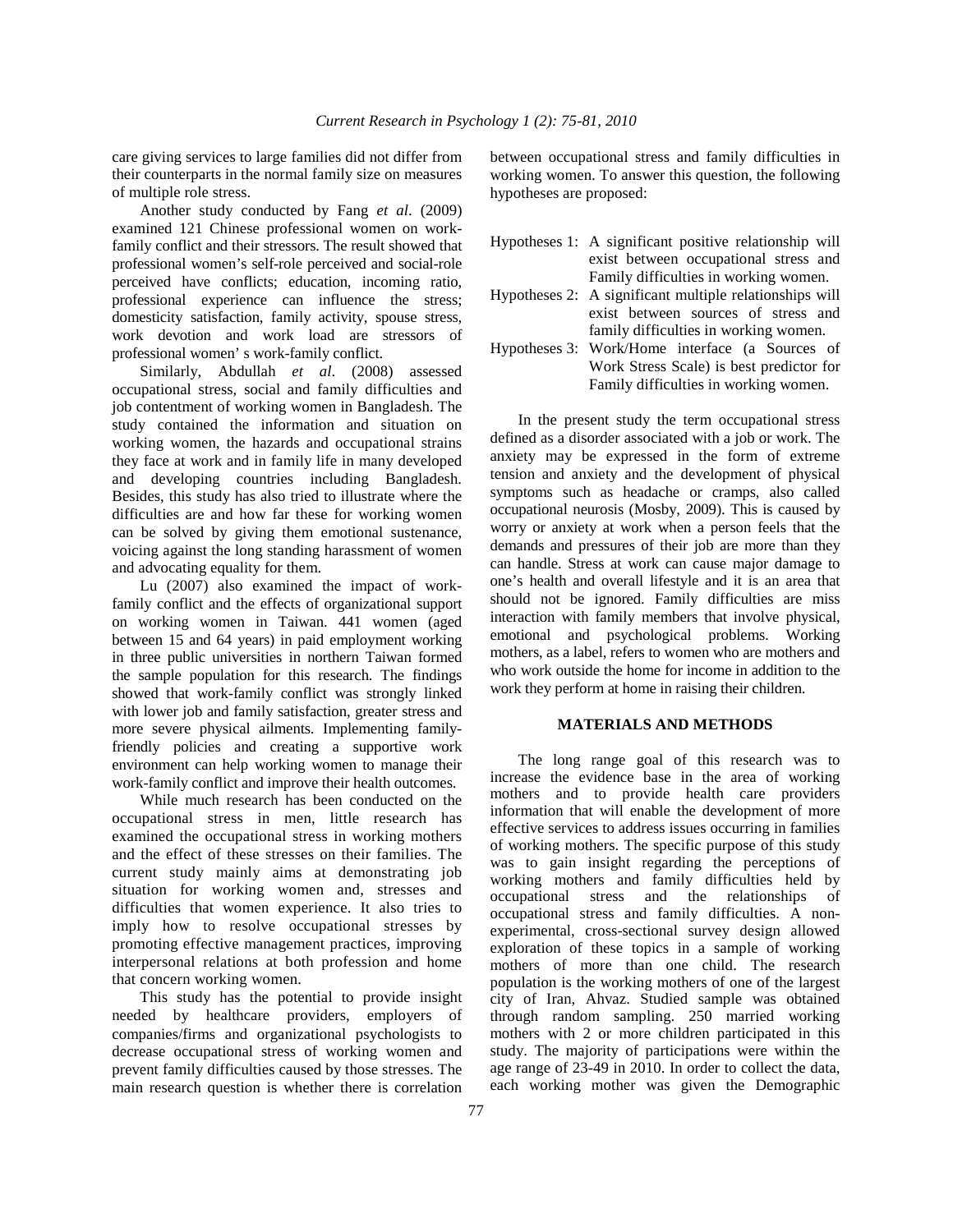Information form, The Sources of Work Stress Inventory (SWSI) and Family Adaptability and Cohesion Evaluation Scales-II (FACES-II).

 Demographic Information form consist of sociodemographic characteristics (age, financial state and educational level) of women and their husbands and information on working period, number of child, children's gender and their ages.

 The Sources of Work Stress Inventory (SWSI) (De Bruin and Taylor, 2005) is an instrument, developed in South Africa, to provide a measure of occupational stress that not only indicates a general level of stress, but also draw attention to possible triggers or sources of stress. The information obtained through the questionnaire can be utilized to recognize sources of stress and to address these areas of concern, which could eventually lead to a more health working environment. The SWSI consists of a two parts: the General Work Scale, which forms the first part of the questionnaire as well as Sources of Stress Scale, which forms the second part. The General Work Scale contains Likert-type scale statements aimed to assess the level of stress caused by work, whilst the Sources of Stress Scale, contains statements referring to aspects of work that may cause stress. Respondents are required to answer on a five-point Likert-type scale, where need to indicate how often they experience a certain feeling. The Sources of Stress Scale includes 8 possible sources of stress: Role Ambiguity, Relationships, Tools and Equipment, Job security, Career Advancement, Lack of Autonomy, Work/Home Interface and Workload. SWSI consists of a total of 59 items and takes approximately 20-30 minutes to complete. The Cronbach alpha coefficients for SWSI was 0.92 which seems very high (De Bruin and Taylor, 2005).

 Family Adaptability and Cohesion Evaluation Scales-II (FACES-II). Family functioning was measured by the Family Adaptability and Cohesion Evaluation Scales- II (Place, 2005). This 30-item, selfreport instrument was constructed to examine the frequency of occurrence of described situations on a five-point scale (1= almost never to  $5 =$  almost always) thus indicating how the informant sees his or her family's adaptability and cohesiveness. The FACES II contains of 16 cohesion items and 14 adaptability items. The scale is designed to measure the insider's view of family dynamics and focuses on all the family members currently living in the home. The internal consistency coefficients were  $r = 0.88$  for the Cohesion subscale and  $r = 0.78$  for the Adaptability subscale.

 The mothers were asked to complete the surveys. The collected data was imported in to Scientific Package of Social Sciences (SPSS) software. The data were analyzed using multivariate and correlation analyses. Multivariate analyses were used to explore

the relationships among the variables. Internal consistency reliability for all scales was tested. Correlation analysis also used to asses' correlation between occupational stress and family difficulties of working women. Using SPSS 18, the items were entered into the alpha formula of the Reliability procedures. The initial Cronbach's alpha in this study for the SWSI was .81 and for the FACES-II was .86, indicating high level of internal consistency.

## **RESULTS**

 Since a random sample was not practical, a sample of working mothers with at least two children under the age of 18 living at home was used. All respondents had at least a high school education with 59% having college degrees. The average number of children per family in this study was 2, with the range being from 2-5 children. 45% of them were boy and 55% were girl and the average of age was 8.2 years. The annual income for 61% of working women was below the average. When respondents were asked to indicate their perception of the adequacy of their income, 58% said they could only meet necessities and 22% said their income allowed them to afford more than just necessities. The remaining 20% reported that their incomes were not at all adequate. The respondents reported the working period ranged from 1-10 years. The mean working period was 3.2 years. The average age of the respondents was 32 years.

 Prior to testing the study's hypotheses, descriptive statistics were computed (mean and standard deviation and Cronbach's alpha) to assure that inferential assumptions were met. These are shown in Table 1.

 The first main question is whether there is a significant positive relationship between occupational stress and family difficulties in working women. Simple correlations between General Work Scale, Sources of Stress Scale and FACES-II used to answer this question (Table 2). Results indicated a significant  $(p<0.01)$ positive correlations between General Work Scale,

Table 1: The current study's means, standard deviation and reliability statics for the SWSI and FACES-II

| Measure             | Means | <b>SD</b> | Cronbach's Alpha |  |
|---------------------|-------|-----------|------------------|--|
| Role ambiguity      | 13.71 | 5.04      | 0.78             |  |
| Relationships       | 16.02 | 8.01      | 0.90             |  |
| Tools and equipment | 11.18 | 5.01      | 0.92             |  |
| Career advancement  | 12.01 | 5.41      | 0.81             |  |
| Job security        | 9.00  | 4.03      | 0.84             |  |
| Lack of authority   | 14.87 | 5.12      | 0.85             |  |
| Work/Home interface | 16.45 | 7.10      | 0.74             |  |
| Workload            | 16.11 | 6.04      | 0.79             |  |
| General work stress | 15.13 | 6.00      | 0.83             |  |
| Cohesion            | 6.25  | 7.78      | 0.81             |  |
| Adaptability        | 7.91  | 7.66      | 0.80             |  |

p<0.01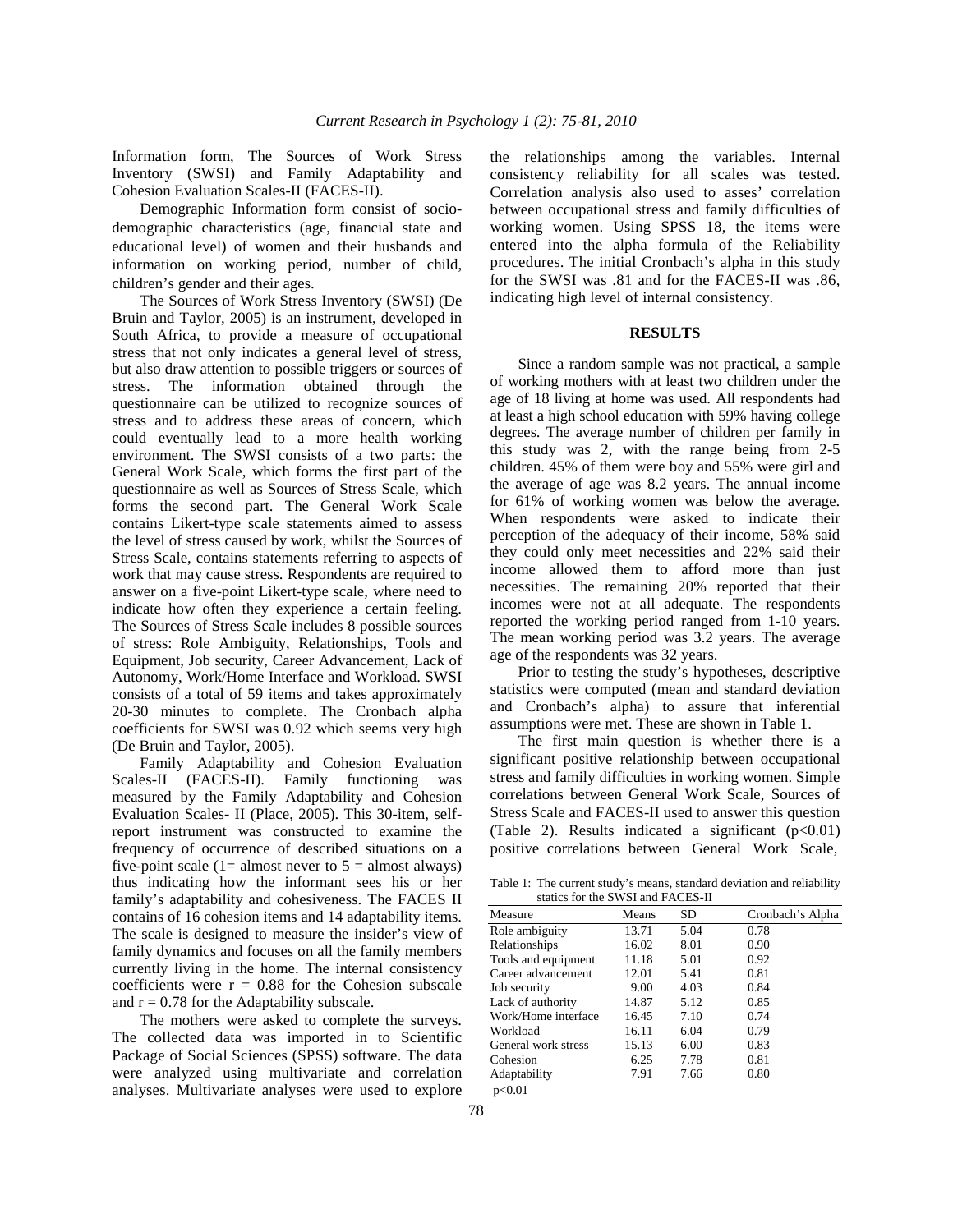Table 2: Correlations between general work scale, sources of stress scale and FACES-II

| Measure             | GWS  | Cohesion | Adaptability |
|---------------------|------|----------|--------------|
| Role ambiguity      | 0.41 | 0.34     | 0.38         |
| Relationships       | 0.32 | 0.54     | 0.48         |
| Tools and equipment | 0.43 | 0.31     | 0.39         |
| Career advancement  | 0.30 | 0.34     | 0.41         |
| Job security        | 0.45 | 0.35     | 0.40         |
| Lack of authority   | 0.42 | 0.45     | 0.39         |
| Work/Home interface | 0.58 | 0.61     | 0.74         |
| Workload            | 0.54 | 0.51     | 0.67         |
| Cohesion            | 0.56 |          | 0.61         |
| Adaptability        | 0.59 | 0.61     |              |
| p<0.01              |      |          |              |

Table 3: Regression between FACES-II and sources of stress scale

| Model             | Multiple R |       | vaşıou       |
|-------------------|------------|-------|--------------|
| Sources of Stress | 0.59       | 6.102 | <b>Brain</b> |
| p<0.01            |            |       | detern       |

| Table 4: Coefficients obtained from the regression between FACES-II |                             |  |  |
|---------------------------------------------------------------------|-----------------------------|--|--|
|                                                                     | and sources of stress scale |  |  |

| Model               | <b>B</b> eta |      | Sig.  |
|---------------------|--------------|------|-------|
| Work/home interface | 0.470        | 1.62 | 0.000 |
| Workload            | 0.581        | 2.64 | 0.002 |
| p<0.01              |              |      |       |

Sources of stress scale and FACES-II. The correlations magnitude ranged between 0.30-0.59. These results supported the first hypothesis, that is, there is a significant positive relationship exists between occupational stress and Family difficulties in working women.

 A series of regression analysis were conducted to gain information on the amount of variance in family difficulties explained by various sources of stress that is measures by SWSI. The R square value is reported for the regression results. Table 3 presents the model summery and as shown there is a high multiple relationship between the various sources of stress and family difficulties (MR =  $0.59$ ; p =  $0.000$ ). This result supported the second hypothesis, that is, a significant multiple relationships will exist between Sources of Stress and Family difficulties in working women.

 The standardized coefficients are presented in Table 4. Results revealed that Work/Home interface (β  $= 0.470$ ; p = 0.000) and Workload (β = 0.581; p = 0.000) are best predictors of family difficulties. This finding supported the third hypothesis, that is, work/home interface is best predictor for family difficulties in working women.

#### **DISCUSSION**

 This study examined relationship occupational stress and family difficulties of working women in Iran. From the results noted, occupational stress (as measured by the General Work Scale and Sources of Stress Scale) was strongly related to family difficulties of working women. The relationship proved to be strongly significant suggesting that mothers who experience high levels of stress, would also experience difficulty in family adaptability and cohesion. The study analyzes that despite there is increasing number of career and professional women, women are still very much troubled and apprehensive about their present a lot and crave fundamental changes in their family adaptability and cohesion, occupational stress and economic status.

 In this study multiple regression analysis were conducted to reveal the multiple relationship between various sources of stress (as measured the SWSI (De Bruin and Taylor, 2005)) and family difficulties and to determine which of the source of stress, best predicts the development of family difficulties. The results indicated that there is strong multiple relationship between various sources of stress and family difficulties ( $MR = 0.59$ ; p = 0.000). Furthermore it was found that Work/Home interface and Workload best predicted family difficulties. These findings are in line with many findings such as Younkin (2010); Zhang (2010); Ugwu (2010); Fang *et al*. (2009); Abdullah *et al*. (2008) and Lu (2007).

#### **CONCLUSION**

 Balancing work and family roles has become a key personal and family issue for women. Employers and family studies specialists find that the changing family structure is a major source of stress and role strain in both the work place and the home. Women need to feel that their work is important and essential and that they are not sacrificing their child's well being in order to benefit themselves. The danger involved is that the mothers could feel so guilty in working that they feel that they are abandoning their child to the caregivers that they are in contact with daily. There is another dilemma for working women; they always feel that home is their original domain, which they have to sustain in all circumstances. Women usually have a feeling of guilt for sparing less time for their maternal responsibilities and family. This dual responsibility proves the double burden on her and that makes her to fight concurrently on two fronts.

 Sources of work stress, including role ambiguity, relationships, tools and equipment, lack of autonomy, career advancement, job security, workload and work/home interface have been implicated in affecting family functioning.

 Though men are increasingly contributing to family responsibilities, women still provide more than their fair share of care giving responsibilities at home.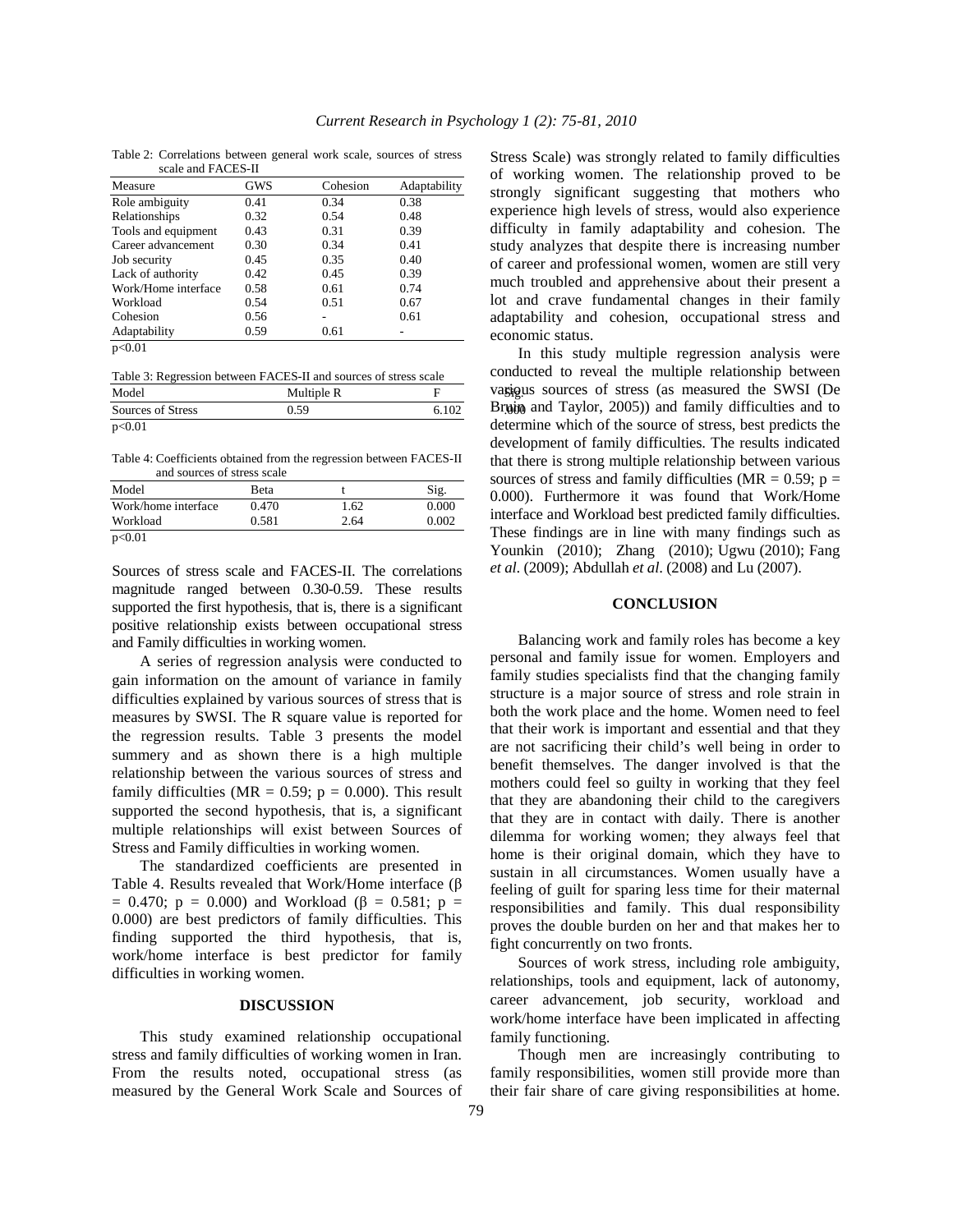Sixty-six percent of all informal caregivers are female and 37% of them care for children and grandchildren under the age of 18. These women will also spend 4.6 years caring for elderly family members. Capture between care for the young and elderly, working women aged 30 to their 60s are known today as the "sandwich generation." Issues like job security, health benefits, work scheduling and other commonly recognized core union topics actually relate to work and family issues. Therefore an effort should be made to reframe work and family issues as core labor issues. We recommend that unions and funders advance the dialogue around work and family issues and young workers; unions begin to include work and family and young workers' issues in their campaign plans; unions experiment with the use of social media through pilot projects that are planned, implemented and evaluated; and that young workers in unions be engaged, supported, mentored and given opportunities to lead (Firestein *et al*., 2010).

 Findings of this study can produce important information allowing development of educational tools and interventions and can raise awareness of workfamily issues; by witch occupational stress around the working women can be decreased. These findings can be useful for organizations, companies and health professionals to help working women reduce problems related to work-family issues. There is a great need for research on working women, especially concerning the impact and occurrence of job stress on children mental health. Longitudinal data on young childbearing families are needed to examine the complex issues of work-family surrounding the family in today's world.

# **REFERENCES**

- Abdullah, R., S. Jahan and S. Saha, 2008. Occupational stress, social and family difficulties and job contentment of working women: Bangladesh perspective. J. Bus. Econ., 3: 139-153. http://www.daffodilvarsity.edu.bd/library/opac/Abstructv iewlist.php?showmaster=opacview&articleid=6945
- Biçaksiz, P., 2009. The effects of gender role ideology, role salience, role demands and core selfevaluations on work-family interface. Msc. Thesis. Middle East Technical University.

http://etd.lib.metu.edu.tr/upload/12610950/index.pdf

- Cheal, D.J., 1991. Family and the state of theory. 1st Edn., Harvester Wheatsheaf, Virginia, ISBN: 0745005144, pp: 213.
- Crompton, R., 2006. Employment and the Family: The Reconfiguration of Work and Family Life in Contemporary Societies. 1st Edn., Cambridge University Press, New York, ISBN: 9780521840910, pp: 252.
- Ahmad, A. and Z. Omar, 2010. perceived workplace culture as an antecedent of job stress: The mediating role of work-family conflict. J. Soc. Sci., 6: 369-375. DOI: 10.3844/jssp.2010.369.375
- Yahaya, A., N. Yahaya, K. Arshad, J. Ismail and S. Jaalam *et al*., 2009. Occupational stress and its effects towards the organization management. J. Soc. Sci., 5: 390-397. DOI: 10.3844/jssp.2009.390.397
- AL-Hussami, R.N.M., 2008. A study of nurses' job satisfaction: The relationship organizational commitment, perceived organizational support, transactional leadership, transformational leadership and level of education. Eur. J. Sci. Res., 22: 286-295.

http://www.eurojournals.com/ejsr\_22\_2\_14.pdf

- De Bruin, G.P. and N. Taylor, 2005. Development of the sources of work stress inventory. South African J. Psychol., 35: 748-765. http://ujdigispace.uj.ac.za:8080/dspace/handle/102 10/2869
- Fang, W., Y. Feng and L. Wu, 2009. The stressors in professional women's work-family conflict: A Chinese study. J. Canadian Soc. Sci., 5: 62-67. http://cscanada.net/index.php/css/article/viewFile/3 62/pdf\_200
- Firestein, N., D. King and K. Quan, 2010. New approaches to organizing women and young workers," Labor Project for Working Families, Cornell ILR Labor Programs and UC Berkeley Labor Center. http://www.workingfamilies.org/learnmore/pdf/NewApproachestoOrga nizingWomenandYoungWorkers.pdf
- Ford, M.T., B.A. Heinen and K.L. Langkamer, 2007. Work and family satisfaction and conflict: a metaanalysis of cross-domain relations. J. Applied Psychol., 92: 57-80. DOI: 10.1037/0021- 9010.92.1.57
- Giddens, A. and F.R. Dallmayr, 1982. Hermeneutics and Social Theory' in Profiles and Critiques in Social Theory. In: Readings on the family and society, Goode, W.J. (Ed.). University of California Press, USA., ISBN: 0520049330, pp: 1-17.
- Lu, Y., 2007. The impact of work-family conflict on working women in Taiwan: the effects of organizational support," Phd. Thesis. Queensland University of Technology, Brisbane, Australia. http://eprints.qut.edu.au/16536/
- Mosby, I., 2009. Mosby's Medical Dictionary. 8th Edn., Mosby/Elsevier, New York, USA., pp: 1998.
- Place, M., 2005. The Family Adaptability and Cohesion Evaluation Scale (FACES): An instrument worthy of rehabilitation? J. Psychiatrist, 29: 215-218. DOI: 10.1192/pb.29.6.215